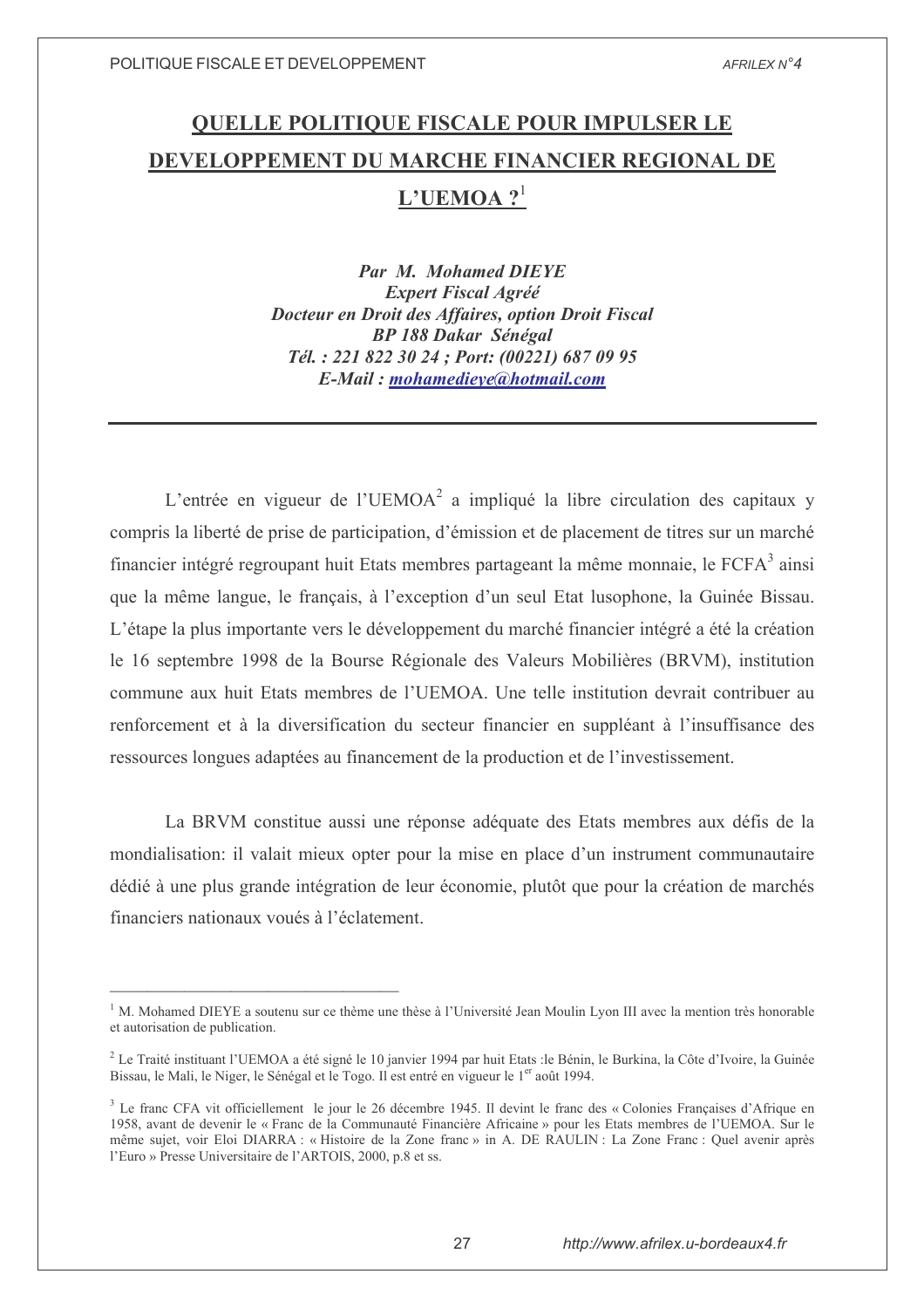Il est important de rappeler que la BRVM a été créée dans un contexte d'harmonisation des législations initiées soit dans le cadre de l'UEMOA avec notamment l'institution d'un système comptable commun (le SYSCOA), soit dans le cadre d'une coopération plus large qui intègre l'UEMOA avec notamment l'adoption, dans le cadre du Traité relatif à l'Harmonisation du Droit des Affaires en Afrique<sup>4</sup>, de l'Acte Uniforme Relatif au Droit des Sociétés Commerciales et du Groupement d'Intérêt Economique.

Ainsi, la combinaison de l'ensemble de ces initiatives avec une politique réelle de modernisation et d'harmonisation des législations fiscales en général, et celle de la fiscalité des valeurs mobilières en particulier, devrait contribuer au développement du marché financier régional par la promotion de l'épargne intérieure et l'accroissement de la mobilité des capitaux.

Conscient de l'impact négatif des systèmes fiscaux actuels sur le fonctionnement et le développement du marché financier, l'UEMOA avait appelé ses Etats membres à prendre les dispositions appropriées en vue d'intégrer dans leurs lois de finances pour l'année 1997 les mesures suivantes<sup>5</sup>:

- 1. la suppression du système de la « double imposition » et l'institution en lieu et place d'une retenue à la source, libératoire de tout autre impôt, à des taux différenciés qui pourraient être :
	- $10\%$  pour les actions
	- 13% pour les obligations
	- 15% pour les lots

<sup>&</sup>lt;sup>4</sup> Ce traité a été signé à port Louis à l'Ile Maurice le 17 Octobre 1993 par les 16 Etats de l'Afrique appartenant à la Zone Franc dont les Etats membres de l'UEMOA.

<sup>&</sup>lt;sup>5</sup> Recommandations à l'issue du Conseil des Ministres de l'UEMOA des 3 et 4 juillet 1996.

<sup>6</sup> L'on devrait même parler de multiples impositions car le même revenu est imposé à plusieurs niveaux : d'abord à l'impôt sur les sociétés ou impôt sur les bénéfices, ensuite à l'impôt de distribution et enfin, à l'impôt sur le revenu dans le cadre de l'imposition globale des revenus du contribuable. Un tel système est d'autant plus lourd que la règle de l'avoir fiscal n'est appliqué dans aucun des pays de l'UEMOA.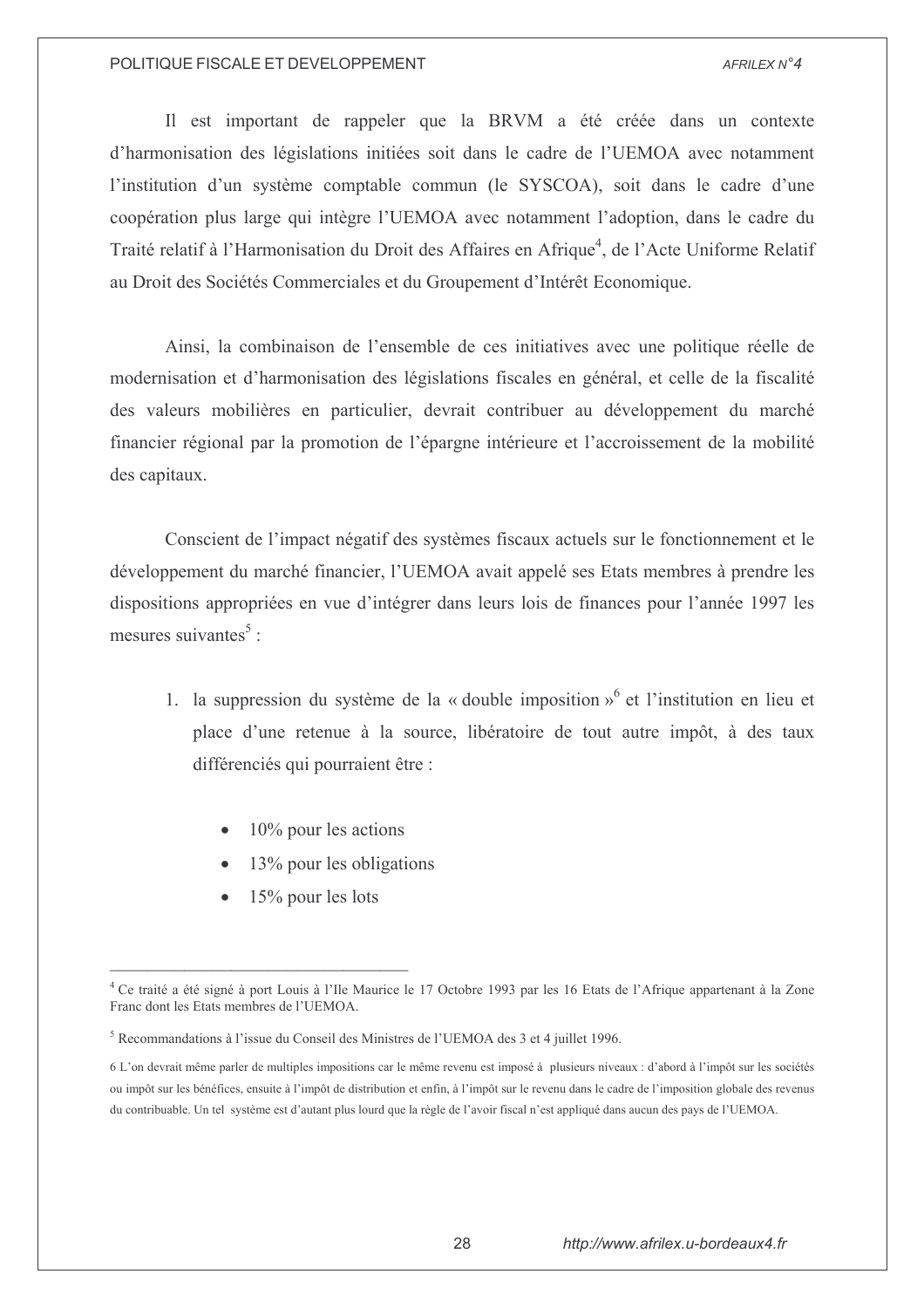2. Le réaménagement de la fiscalité indirecte applicable aux Valeurs Mobilières, par l'institution d'un droit au titre des droits d'enregistrement sur les souscriptions d'actions et les augmentations de capital (le droit proposé était de 6 000 FCFA)<sup>7</sup>, la suppression du droit de timbre sur les titres de société, ainsi que l'exonération des intérêts d'obligations au titre de la TVA et de toute autre taxe sur le chiffre d'affaires.

3. L'exonération des résidents hors UEMOA de la retenue à la source sur les revenus des obligations.

4. L'exonération des SICAF et SICAV de tout impôt sur le revenu à l'exclusion de la retenue à la source sur les revenus qui leur sont versés.

5. L'extension du régime de l'exonération en vigueur dans trous pays à l'ensemble de l'Union, pour les plus values des valeurs mobilières réalisées par les personnes privées.

6. L'adoption d'un certain nombre de mesures d'accompagnement parmi lesquelles la simplification des formalités de déclaration et de paiement de la retenue à la source.

Cependant, malgré les efforts faits par certains Etats en vue d'appliquer ces recommandations, les régimes fiscaux en vigueur dans les Etats membres de l'UEMOA constituent encore des facteurs réels de distorsion et de désarticulation du marché financier régional.

En raison de l'importance du rôle joué par les valeurs mobilières dans le financement de l'économie de l'UEMOA. Il nous a paru intéressant, à mi-chemin de l'application des mesures préconisées dans le cadre de l'Union, d'essayer d'abord de cerner l'impact réel sur le fonctionnement du marché financier régional de la fiscalité des revenus en général, et en particulier celle des revenus de valeurs mobilières (I); ensuite, de proposer une série de réformes touchant la politique suivie par l'UEMOA (II).

La plupart des pays de l'UEMOA prévoient des tarifs dégressifs en fonction du montant du capital souscrit lors des constitutions de société ou des augmentations de capital. Pour le Sénégal, par exemple, le tarif dégressif est fixé comme suit (article 490 du CGI):

valeur imposable jusqu'à 2 milliards 500 millions : 2 %

de 2 milliards 500 à 5 milliards : 1%

au dessus de 5 milliards : 0,5%.

Le droit d'enregistrement sur la valeur en capital d'un apport immobilier est augmenté de 3%.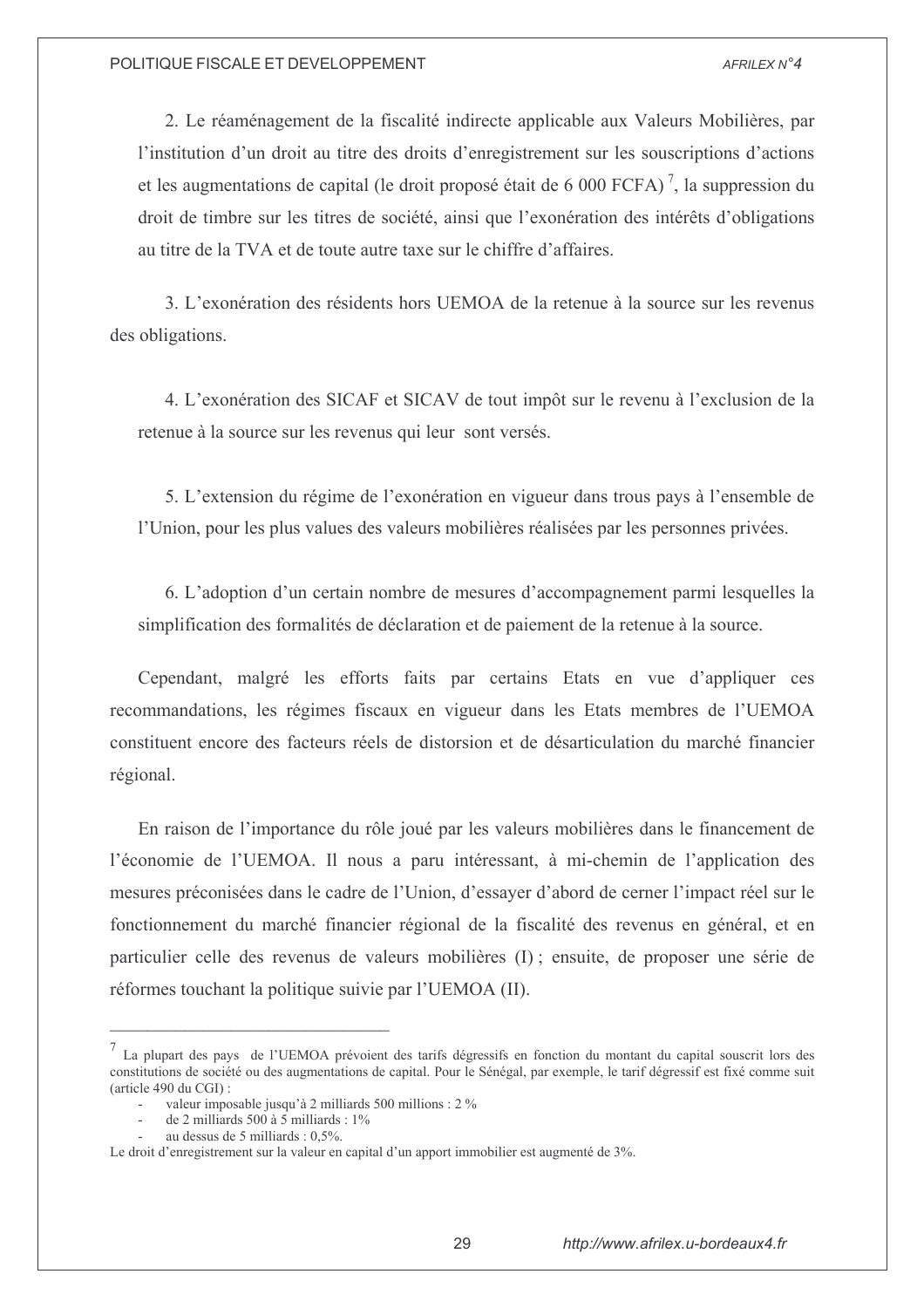### L. ANALYSE DES SYSTEMES D'IMPOSITION DES REVENUS: IMPACT SUR LE FONCTIONNNEMENT DU MARCHE FINANCIER REGIONAL

Une bonne politique d'harmonisation des législations fiscales passe par une connaissance des régimes existants et par une réelle perception de leur impact sur le fonctionnement du marché financier. Le constat qui ressort de notre analyse, c'est que les systèmes fiscaux actuels sont inadaptés et ne favorisent pas un développement harmonieux du système financier régional.

#### **DES SYSTEMES FISCAUX INADAPTES**  $\mathbf{A}$ .

L'inadaptation des systèmes fiscaux apparaît globalement à travers l'imposition des revenus en général. Les Etats membres de l'UEMOA ont hérité leurs systèmes fiscaux de la colonisation. Ces systèmes ont donc pour base le droit fiscal français pour ce qui est des pays francophones, et le système fiscal portugais pour ce qui est de la Guinée Bissau. Mais contrairement aux systèmes d'emprunt qui ont connu une rapide évolution induite par le développement économique et social, les systèmes fiscaux des pays de l'UEMOA comme ceux des autres pays en voie de développement sont restés figés, presque en l'état de leur réception.

L'essentiel des réformes fiscales sont dictées par des considérations budgétaires, la préoccupation première des Pouvoirs Publics étant d'essayer de combler le gap qui existe entre d'une part, des dépenses publiques qui ne cessent d'augmenter, et d'autre part, des recettes fiscales dont la maîtrise reste incertaine. Cette situation explique la complexité et la lourdeur de ces systèmes fiscaux qui n'ont pas connu de véritables réformes de fond allant dans le sens de leur modernisation et de leur simplification.

La complexité des systèmes fiscaux apparaît d'abord à travers l'existence, encore dans certains Etats comme la Côte d'Ivoire, le Bénin, le Niger, de la vieille méthode d'imposition cédulaire des revenus qui combine, d'une part une imposition distincte de chaque catégorie de revenu et d'autre part, un impôt de superposition: impôt général sur le revenu. Dans certains Etats, comme le Sénégal, où le système d'imposition cédulaire n'existe plus théoriquement, la technique d'imposition des revenus des personnes physiques en vigueur, qui allie des droits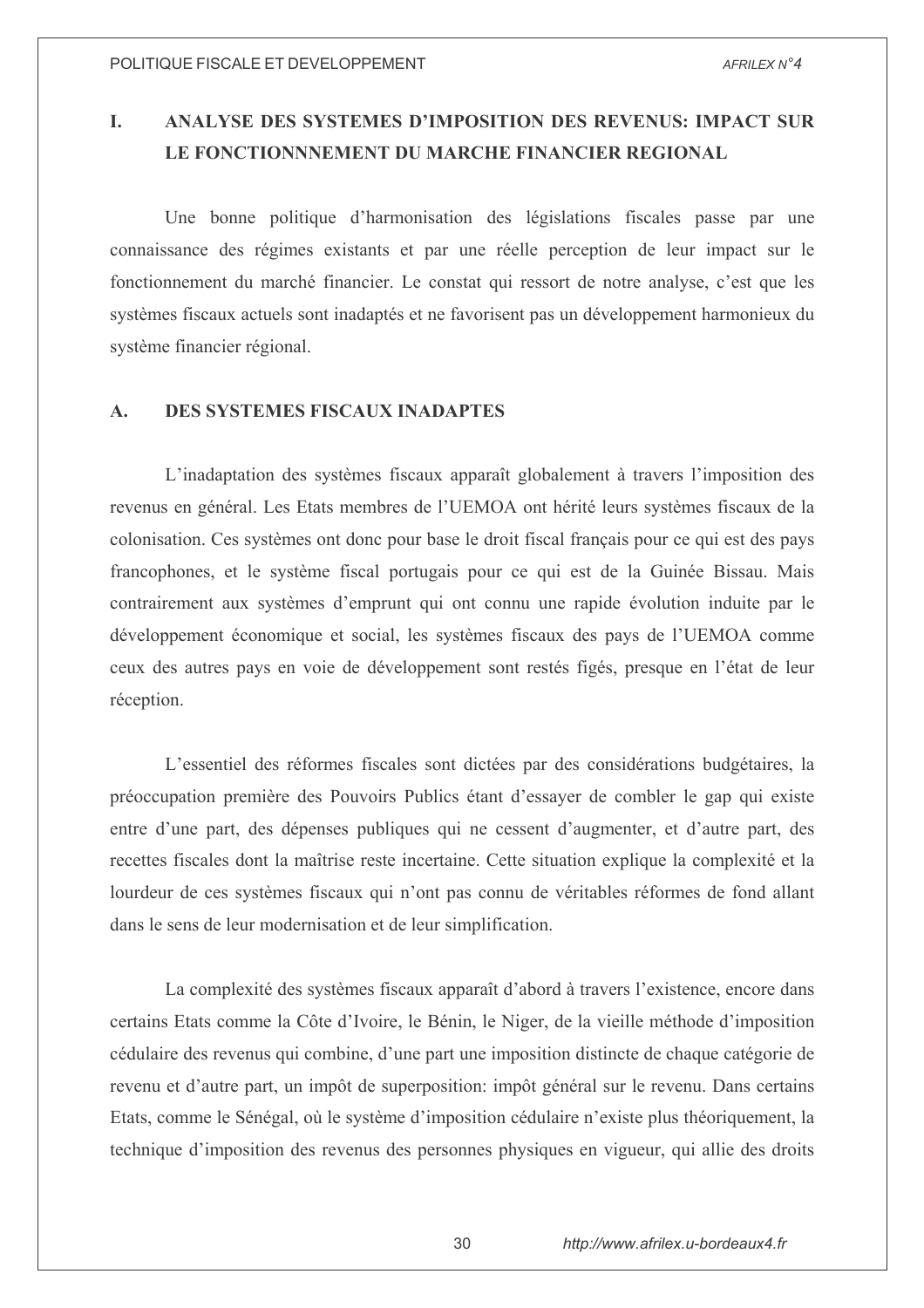proportionnels par catégorie de revenu et un droit progressif s'ajoutant aux dits droits, ressemble beaucoup au système d'imposition cédulaire.

L'on note aussi l'existence de techniques complexes de paiement de l'impôt sur le revenu avec, dans la plupart des Etats, un système de paiement par anticipation basé sur le versement d'acomptes provisionnels dont la méthode de calcul est très difficile à maîtriser. Ce qui occasionne des redressements fiscaux et l'application de pénalités préjudiciables aux entreprises.

Quant à la lourdeur des prélèvements fiscaux, elle s'explique par la portion congrue des contribuables qui sont connus des administrations fiscales de ces pays et qui s'acquittent correctement de leurs obligations fiscales.

En effet, il y a dans tous ces pays une coexistence entre, d'une part, un secteur dit moderne avec des entreprises régulièrement déclarées au fisc, et d'autre part, un secteur traditionnel qualifié d'informel, officiellement inconnu du fisc, qui occupe une bonne frange de la population. Le poids des prélèvements fiscaux est ainsi supporté par les entreprises du secteur dit formel et par les salariés. Cela se traduit naturellement par la lourdeur de la charge fiscale pour ces entreprises alors que, paradoxalement, le niveau de la pression fiscale est relativement très bas dans tous ces pays.

Pour ce qui concerne les revenus des valeurs mobilières, des différences fondamentales existent entre les Etats membres aussi bien par rapport aux taux d'imposition que par rapport aux modalités d'imposition.

Concernant les taux d'imposition les disparités sont frappantes. A titre d'exemple, le taux de droit commun de la retenue à la source sur les produits d'actions est de 18% au Bénin, 25% au Burkina Faso, 10% au Sénégal et 12% en Côte d'Ivoire (pour ce qui est des dividendes distribués par les sociétés non cotées à la BRVM). Les revenus d'obligations connaissent également d'importantes disparités : 6% au Burkina, 12% en Côte d'Ivoire, 25% au Niger.

Il est certain que de tels systèmes fiscaux ne favorisent pas le développement d'un marché financier intégré.

31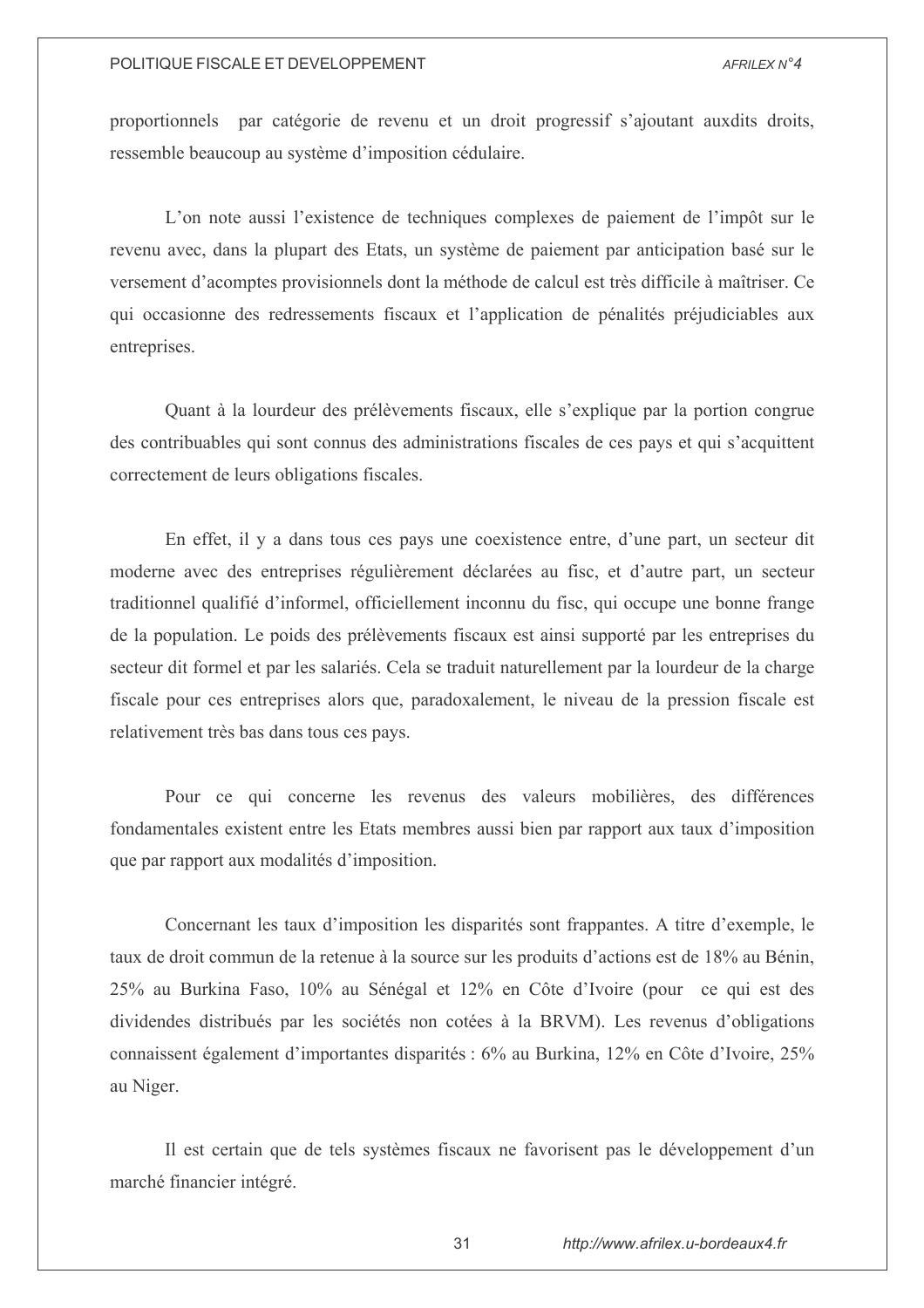#### $\mathbf{R}$ . LE **DEVELOPPEMENT** DU **MARCHE FINANCIER REGIONAL HANDICAPE PAR LA NATURE DES SYSTEMES FISCAUX**

Dans un contexte de marché financier régional, comme celui de l'UEMOA, dont l'ambition est de promouvoir l'épargne intérieure et la mobilité des capitaux, la fiscalité applicable aux revenus de valeurs mobilières ne peut être neutre. En effet, le choix des placements de capitaux étant dicté, entre autres facteurs déterminants, par des considérations fiscales, les investisseurs avertis seront plus attirés par les Etats offrant des avantages fiscaux les plus attractifs. Or, les disparités que nous avons relevées entre les régimes fiscaux en vigueur dans les différents Etats de l'UEMOA constituent des facteurs réels de distorsion parce que pouvant considérablement influer sur la mobilité des capitaux et même sur l'investissement en valeurs mobilières du fait de leur complexité et de leur lourdeur. En outre, la complexité des systèmes en vigueur dans les Etats membres de l'UEMOA et l'imprécision de certaines dispositions fiscales dans beaucoup de situation constituent une cause d'insécurité juridique pour les investisseurs non locaux.

Mettant l'accent sur l'importance de la sécurité juridique en droit fiscal, Frédéric DOUET considère, à juste raison que, «par essence, la règle de droit fiscal doit garantir la sécurité juridique de ses destinataires. Cette règle doit donc permettre de déterminer avec certitude le montant des impositions mise à la charge d'un contribuable. La sécurité fiscale des contribuables dépend du degré de précision avec lequel est déterminé le champ d'application des règles de droit fiscal»<sup>8</sup>. Aussi, tant que cette sécurité juridique ne sera pas assurée dans l'UEMOA par une politique adaptée de simplification et d'harmonisation des législations fiscales, il sera difficile d'attitrer les capitaux étrangers.

L'analyse des régimes d'imposition et le constat de leur impact négatif sur le développement du marché financier nous amène à proposer quelques pistes de réformes dont la mise en œuvre rendrait le marché financier plus attractif et son fonctionnement plus harmonieux.

<sup>8</sup> DOUET Frédéric : « Contribution à l'Etude de la sécurité Juridique en Droit Fiscal Interne Français », LGDJ, EJA, Paris 1997, page 13.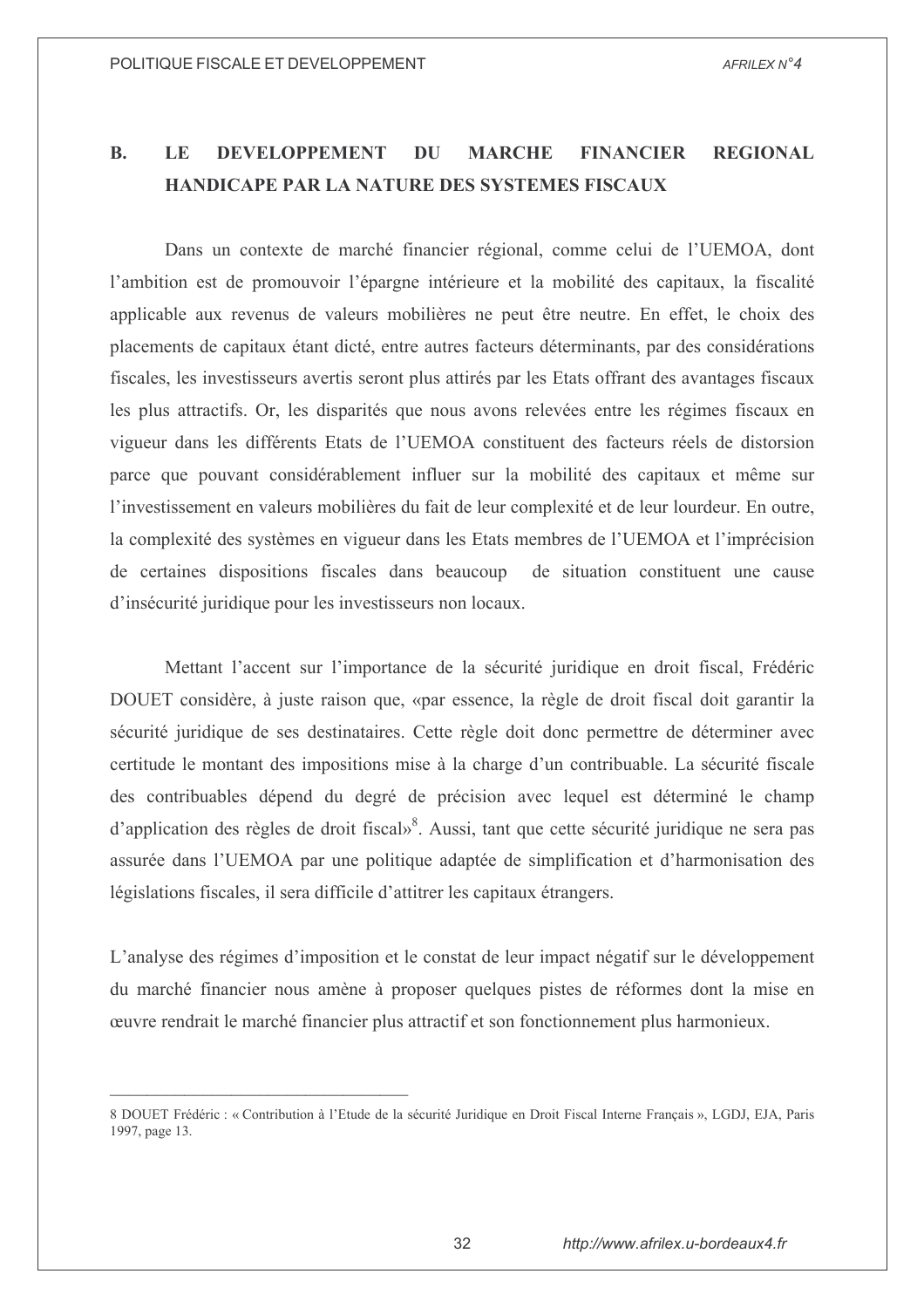#### II. **QUELQUES PISTES DE REFORME**

Nous pensons qu'il est impératif, malgré les errements constatés dans l'application des mesures préconisées par l'UEMOA, de poursuivre la politique d'harmonisation de la fiscalité des revenus de valeurs mobilières pour assurer un fonctionnement harmonieux du marché financier régional. Cependant, l'UEMOA doit également prendre des mesures d'accompagnement devenues indispensables.

### NECESSITE DE POURSUIVRE LA POLITIQUE D'HARMONISATION DE  $\mathbf{A}$ . **LA FISCALITE DES REVENUS DE VALEURS MOBILIERES**

L'application par les Etats membres des mesures préconisées par l'UEMOA est partielle et mitigée pour plusieurs raisons dont les plus déterminantes sont à notre avis :

- le régime juridique de l'acte pris par l'UEMOA : le Conseil des Ministres a préféré prendre une simple recommandation au lieu d'une décision ou d'un règlement ; ce qui laisse aux Etats toutes la latitude quant à la mise en application des mesures préconisées ;
- les difficultés d'ordre budgétaire qui semblent être l'une des principales raisons de l'application partielle et mitigée desdites mesures ;
- les politiques d'aiustement structurel imposées par les bailleurs de fonds laissent une faible marge de manœuvre aux pays « en voie de développement » pour toutes les réformes susceptibles d'avoir une incidence budgétaire ;
- l'importance que les Etats attachent à leur souveraineté, en particulier lorsqu'il s'agit L. d'un aspect aussi sensible que la fiscalité directe. Cela n'est d'ailleurs pas propre à l'UEMOA. Par exemple, dans l'Union Européenne de nombreuses tentatives pour revoir la règle de l'unanimité qui régit encore les prises de décision en matière fiscale ont échouées<sup>9</sup>.

<sup>&</sup>lt;sup>9</sup> FAVERT J. Marc fait remarquer que bien que l'Acte unique européen de 1986, le Traité de Maastricht de 1992 et le Traité d'Amsterdam de 1997 aient réduit le nombre des hypothèses de vote à l'unanimité, ce système de vote subsiste encore dans plusieurs domaines essentiels, notamment pour l'harmonisation des dispositions fiscales des Etats membres. Voir son ouvrage : «Droit et Pratique de l'Union européenne », 3<sup>ème</sup> Ed. Gualino Editeur, Paris-2001, page 72.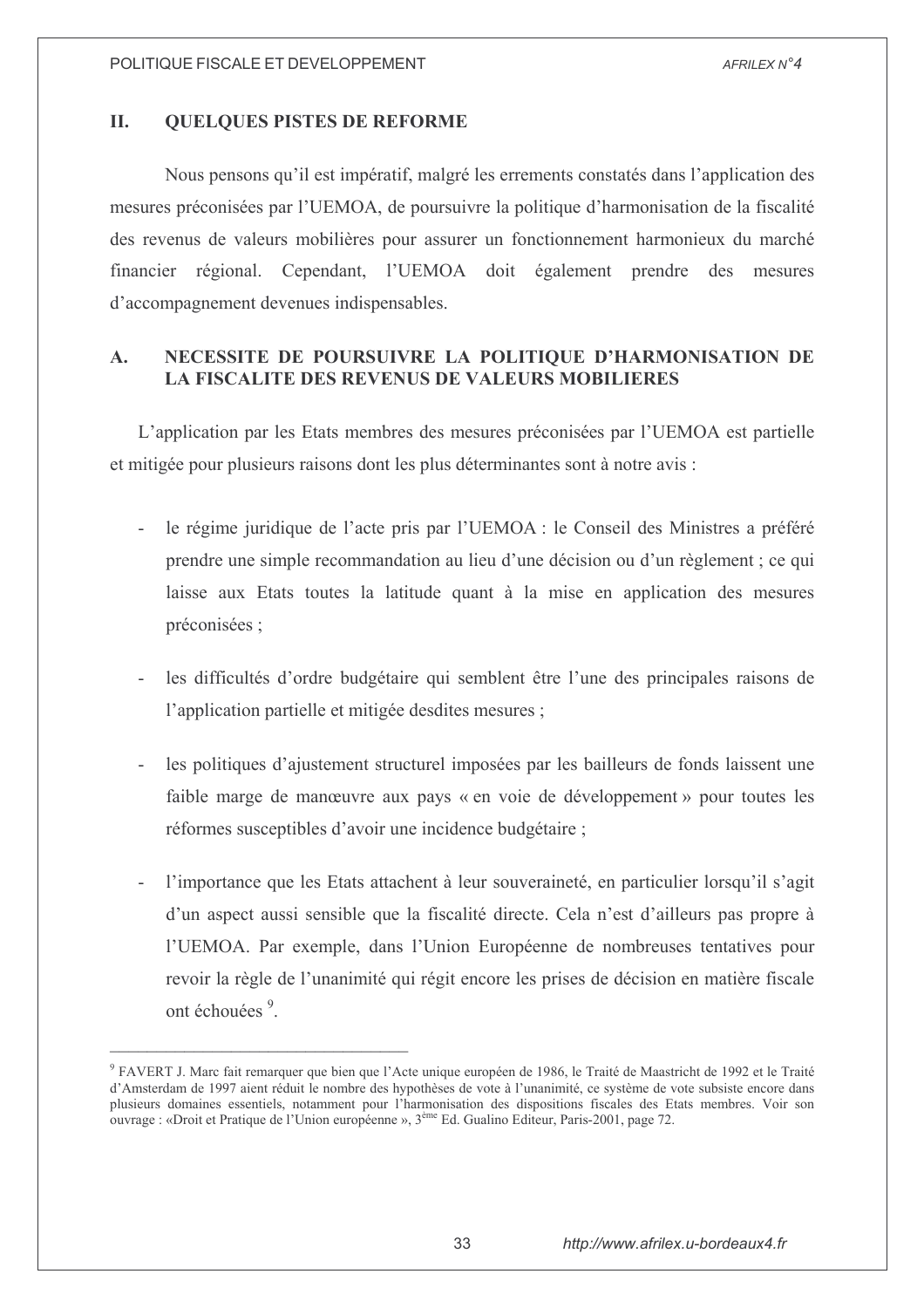Or, sans une harmonisation des fiscalités applicables aux revenus des valeurs mobilières, le marché financier régional continuera de connaître des distorsions importantes de nature à perturber son fonctionnement et à hypothéquer son développement.

Aussi, malgré les difficultés rencontrées dans sa mise en œuvre, la politique d'harmonisation des fiscalités initiée par l'UEMOA ne doit pas être abandonnée. Elle doit simplement être revue tant du point de vue de la méthode utilisée que par rapport au degré et au contenu même de l'harmonisation

En ce qui concerne la méthode d'harmonisation, il faudrait que la coordination soit privilégiée par rapport à la centralisation car, s'agissant d'impôts directs, une centralisation poussée risquerait d'être dissuasive pour les Etats qui, par essence, sont très jaloux de leur souveraineté

Toujours concernant la méthode, il faudrait davantage privilégier la concertation et la persuasion pour convaincre les Etats de l'importance et des enjeux de cette harmonisation. Toutefois, au lieu d'une initiative timide qui consiste, par la voie d'une simple recommandation, à laisser aux Etats toute la latitude quant à l'application des mesures préconisée, la coordination doit être renforcée ; c'est-à-dire que les Etats membres doivent accepter «une mise en commun délibérée et limitée de leur souveraineté fiscale en vue d'une prise de décision collective $v^{10}$ .

Par ailleurs, comme instrument juridique, la directive qui lie les Etats membres quant aux résultats nous paraît plus appropriée que le règlement qui est plus contraignant parce qu'obligatoire dans tous ses éléments et directement applicable.

<sup>&</sup>lt;sup>10</sup> E ASSIMACOPOULOU rappelle qu'une telle démarche, proposée par la Commission de l'Union Européenne, aurait permis d'éviter un transfert imperceptible de souveraineté, déjà effectué, de chacun des Etats membres aux forces du marché dans le domaine de la fiscalité. Voir son ouvrage : « l'Harmonisation de la fiscalité de l'épargne dans les pays de la Communauté », LDGJ, EJA, Paris, 2000, p.18.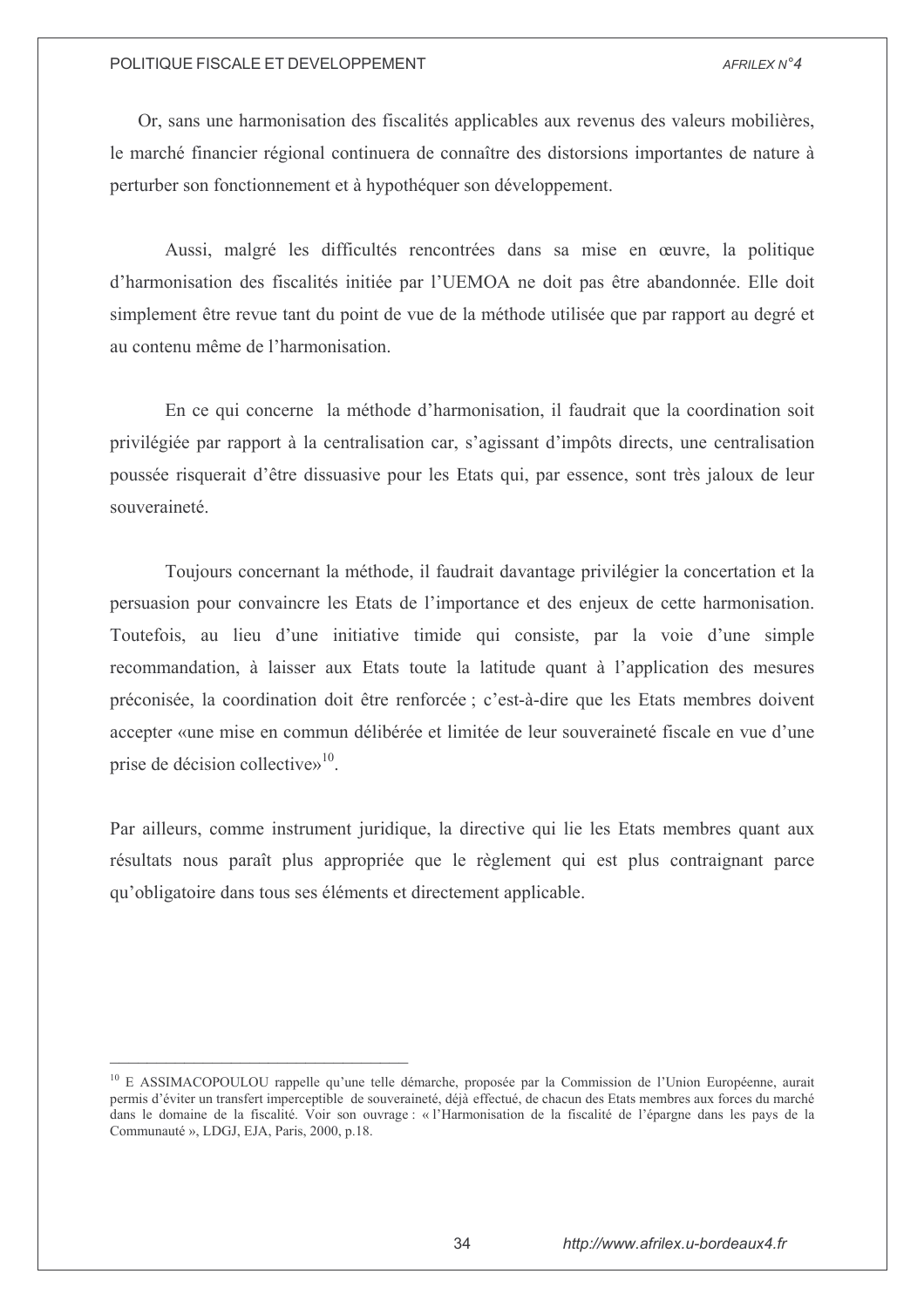Quant à son contenu, l'harmonisation devrait s'étendre, au delà des taux de prélèvement sur les revenus des valeurs mobilières, aux systèmes nationaux d'imposition des revenus qui doivent être revus dans le sens de leur modernisation et de leur simplification. Mais pour être mieux perçue par les Etats, l'harmonisation de la fiscalité des valeurs mobilières devrait être accompagnée par quelques mesures qui nous paraissent indispensables.

#### **QUELQUES MESURES D'ACCOMPAGNEMENT INDISPENSABLES B.**

La première mesure concerne la nécessité pour les Etats membres de l'UMEAO de signer une convention fiscale.

Les conventions fiscales ont généralement pour objet d'éviter les doubles impositions qui pourraient résulter, pour les personnes dont le domicile fiscal est situé dans l'un des Etats contractants, de la perception simultanée ou successive dans cet Etat contractant et dans l'autre (ou les autres) Etat contractant des impôts couverts par le champ d'application desdites conventions. Elles peuvent régler, en particulier, en ce qui concerne l'imposition des revenus d'une personne physique ou morale, la répartition de ces revenus entre les Etats signataires selon des modalités précises.

Un autre objet des conventions fiscales concerne l'assistance administrative entre les Administrations fiscales des Etats contractants. Ainsi, ces administrations pourront se transmettre des renseignements d'ordre fiscal à leur disposition et qui sont utiles pour assurer l'établissement et le recouvrement régulier des impôts couverts par le champ d'application des conventions. Il existe aussi, en droit fiscal international des conventions d'assistance au recouvrement.

La signature d'une convention fiscale multilatérale entre les Etats membres de l'UEMOA permettrait ainsi d'éviter les doubles ou multiples impositions des revenus de valeurs mobilières qui constituent un facteur d'immobilisation des investisseurs.

Par ailleurs, à travers cette convention fiscale, l'on pourrait prévoir une clef de répartition des prélèvements sur les revenus de valeurs mobilières entre Etat d'origine de l'investisseur et Etat du siège de l'entité distributrice. L'intérêt d'une telle clause est double : elle permet à la fois de tenir compte des disparités économiques existants entre Etats membres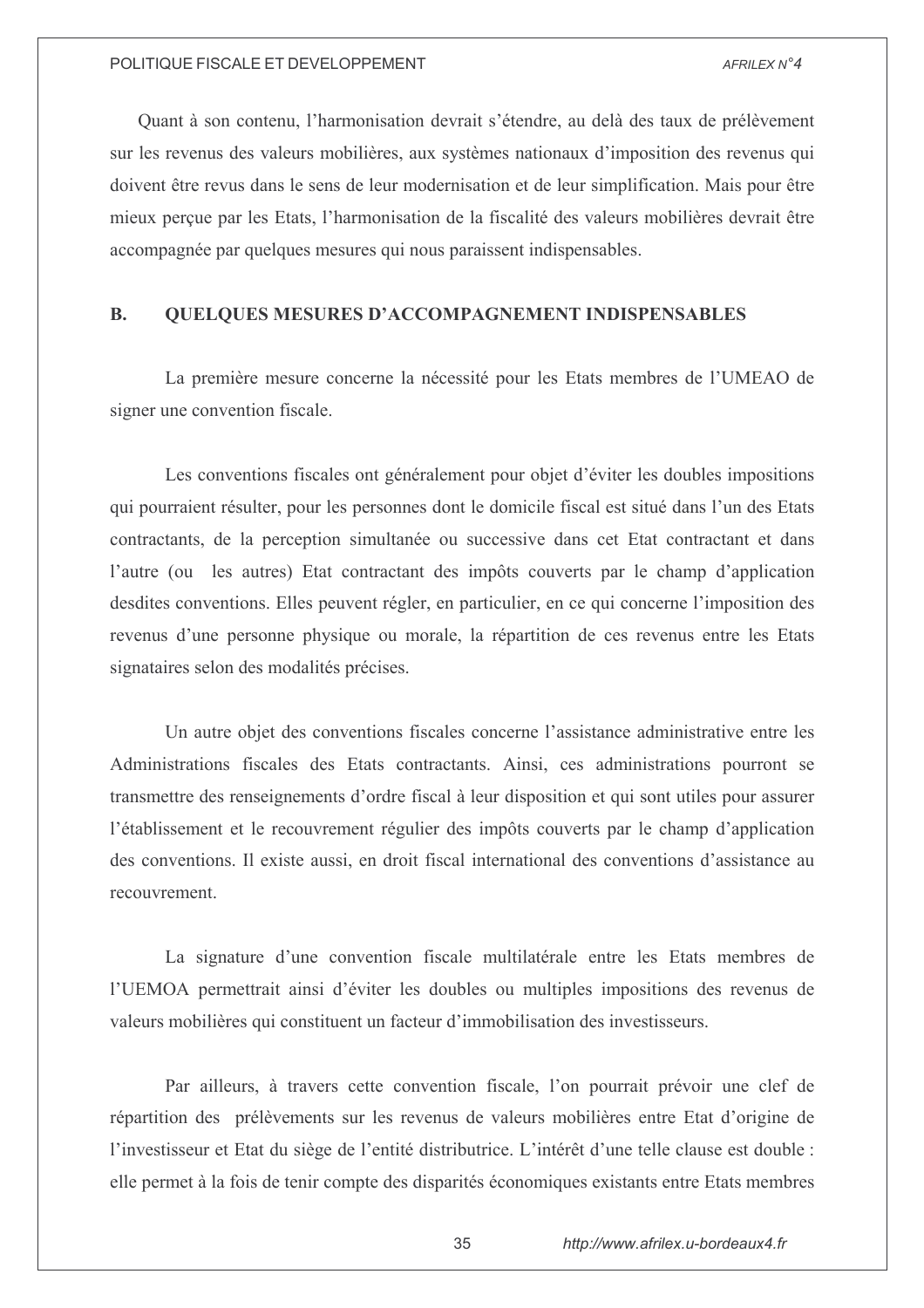et d'atténuer les effets négatifs d'une concurrence fiscale entre eux. Une telle démarche est un gage de succès de la politique d'harmonisation car elle permet d'écarter les réticences basées sur les considérations budgétaires. Il convient de souligner que deux conventions fiscales multilatérales ont été signées par certains membres de l'UEMOA : il s'agit de la convention générale de coopération fiscale entre les Etats membres de l'OCAM signée à Fort-Lamy le 29 janvier 1971 <sup>11</sup> et de la convention fiscale des Etats membres de la CEAO signée à Bamako le 29 octobre  $1984^{12}$ .

Même si l'OCAM et la CEAO ont été dissoutes, les conventions fiscales signées par les Etats membres de ces deux organisations restent en principe toujours en vigueur.

Cependant, l'application de ces deux conventions fiscales pose des problèmes. Pour ce qui est de la convention fiscale CEAO, il existe deux Etats membres de l'UEMOA qui n'ont jamais été membres de la CEAO à savoir le Togo et la Guinée Bissau. Aussi, le Bénin qui a adhéré à la CEAO après la signature de la convention fiscale entre les Etats membres de cette organisation n'est pas lié par cette convention.

En ce qui concerne la convention fiscale OCAM, certains Etats membres de cette organisation ne l'auraient pas signée. En outre, un Etat comme l'Ile Maurice l'aurait dénoncée. Par conséquent, seule la signature d'une convention fiscale multilatérale entre les Etats membres de l'UEMOA pourra écarter de manière durable les risques de doubles ou multiples impositions.

La seconde mesure d'accompagnement concerne l'élargissement de l'assiette qui doit être concomitante avec la mise en œuvre de la politique d'harmonisation.

L'une des caractéristiques des finances publiques des pays de l'UEMOA est la faiblesse du niveau de la pression fiscale. Le taux moyen de la pression fiscale est passé de 12,50% en 1993 (son niveau le plus bas au cours des dix dernières années) à 15,50% en  $1996^{13}$ 

<sup>&</sup>lt;sup>11</sup> Cf. Journal Officiel e la République du Sénégal (JORS) n°4209 du 19/02/72, p.25 publiant la loi n°72-12 du 1<sup>er</sup> février 1972 autorisant le Président de la République du Sénégal à ratifier ladite convention.

<sup>&</sup>lt;sup>12</sup> Cf. JORS n°5128 du 26 juillet 1986 publiant la loi n°86-24 du 16 juin 1976 autorisant le Président de la République du Sénégal à approuver ladite convention.<br><sup>13</sup> Cf. Rapport du Gouverneur de la BCEAO sur la situation économique, financière et monétaire des Etats de l'Union, 1997.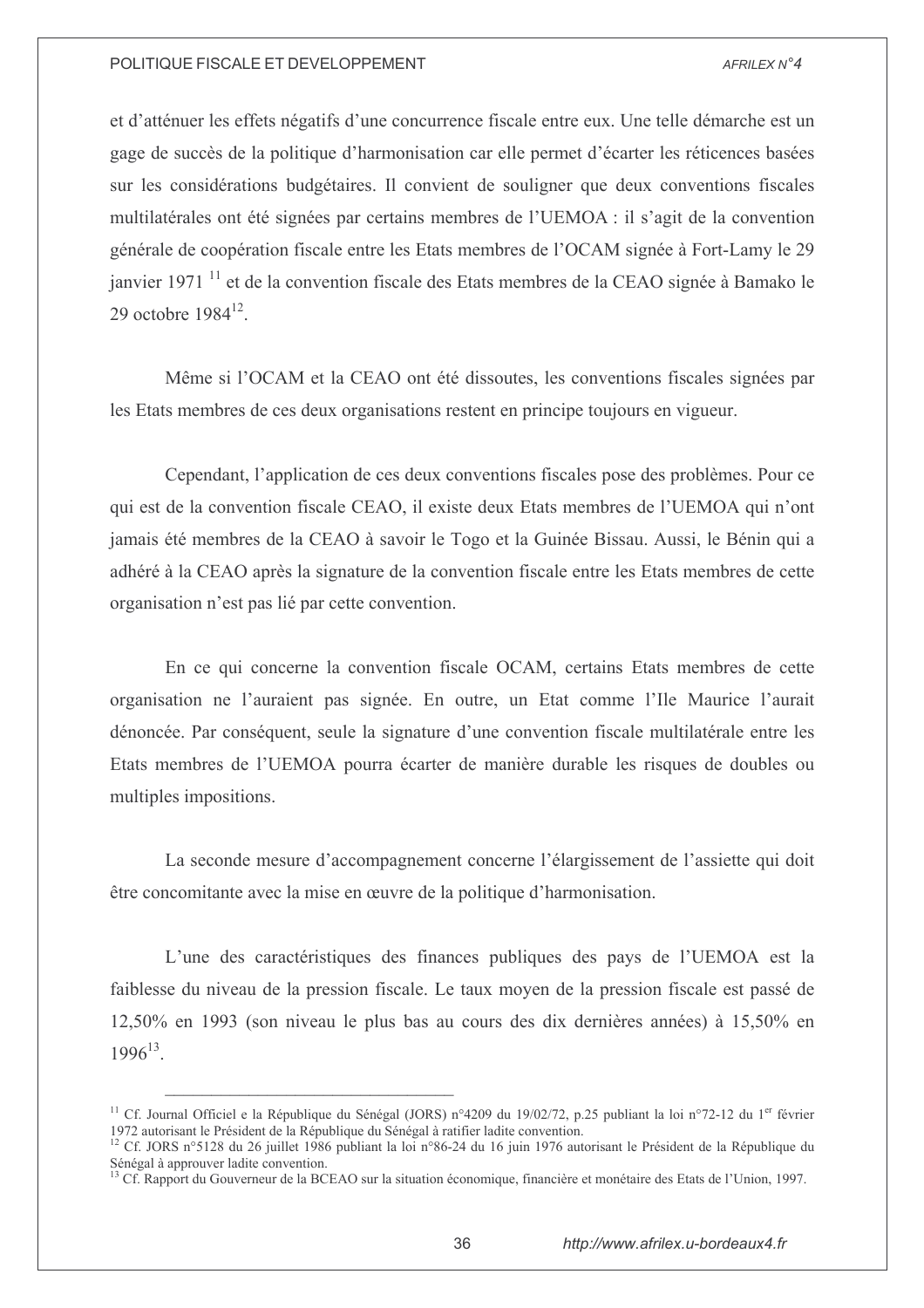Depuis, il semble se stabiliser à 15%. L'écart constaté entre 1993 et les années en cours s'explique par les actions qui ont été menées par les gouvernements et visant :

- la simplification de la législation fiscale;  $\overline{a}$
- le désarmement tarifaire au niveau des cordons douaniers;  $\overline{a}$
- l'élargissement de l'assiette fiscale en direction notamment du secteur informel;  $\mathcal{L}^{\pm}$
- le renforcement du contrôle et de la lutte contre la fraude :  $\mathbf{r}$
- et la limitation des exonérations.

Malgré les efforts considérables consentis par certains Etats et dont l'objectif principal est d'équilibrer les recettes fiscales par rapport aux dépenses courantes, il demeure que le niveau de la pression fiscale est encore particulièrement bas comparé à celui des pays européens : la movenne pour ces pays avoisine les  $30\%^{14}$ . Cette situation s'explique, comme nous l'avons déjà évoqué, par l'existence dans tous les pays de l'UEMOA d'un secteur informel<sup>15</sup> qui malgré son dynamisme dans les domaines de l'emploi et de la distribution des revenus échappe encore largement à l'impôt.

L'enjeu de la maîtrise et de la fiscalisation du secteur informel est tellement important que les chances de succès de la politique d'harmonisation de la fiscalité des valeurs mobilières entreprise par l'UEMOA dépend dans une large mesure de la capacité des Etats à accompagner les mesures prises dans le cadre de cette harmonisation par des réformes hardies allant dans le sens de l'élargissement de l'assiette fiscale.

Les réformes déjà entreprises dans ce domaine par un pays comme le Mali pourraient servir d'exemple à d'autres pays de l'Union. Le Mali vient d'opter, à travers la loi N°99-011 du 01 Avril 1999 pour l'institution d'un impôt synthétique. Cet impôt est dû par les exploitants individuels réalisant plus de 30 millions de chiffre d'affaires annuel. L'assujettissement à l'impôt synthétique, dont les montants sont fixes et varient selon la nature de l'activité et le

<sup>&</sup>lt;sup>14</sup> Cf. le journal le « le Monde » du mercredi 10 novembre 1999, citant les données provisoires pour l'année 1998 publiées par l'OCDE.

Voir Abdoul Hamid FALL : « Contribution à une réflexion sur la Fiscalité de développement au Sénégal », Thèse pour le Doctorat présenté et soutenu publiquement le 30 mai 2001 à l'Université des Sciences sociales de Toulouse 1.